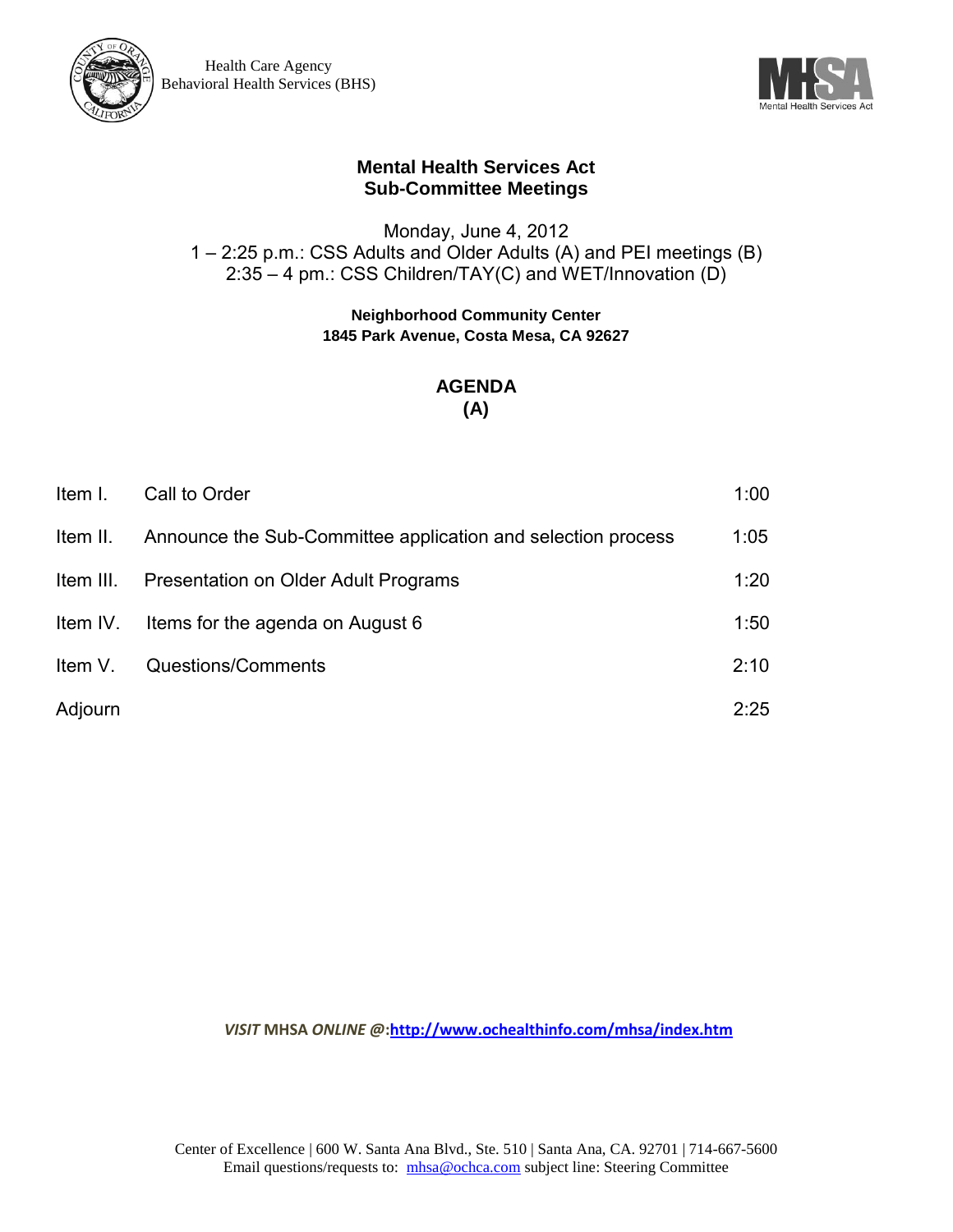



Monday, June 4, 2012 1 – 2:25 p.m.: CSS Adults and Older Adults (A) and PEI meetings (B) 2:35 – 4 p.m.: CSS Children/TAY(C) and WET/Innovation (D)

> **Neighborhood Community Center 1845 Park Avenue, Costa Mesa, CA 92627**

# **AGENDA (B)**

| Item I.  | Call to Order                                                                        | 1:00 |
|----------|--------------------------------------------------------------------------------------|------|
| Item II. | Announce the Sub-Committee application and selection process                         | 1:05 |
|          | Item III. PEI Plan Restructuring                                                     | 1:15 |
|          | Item IV. Prioritize Programs in each grouping for future informational sessions 1:45 |      |
| Item V.  | Questions/Comments                                                                   | 2:05 |
| Adjourn  |                                                                                      | 2:15 |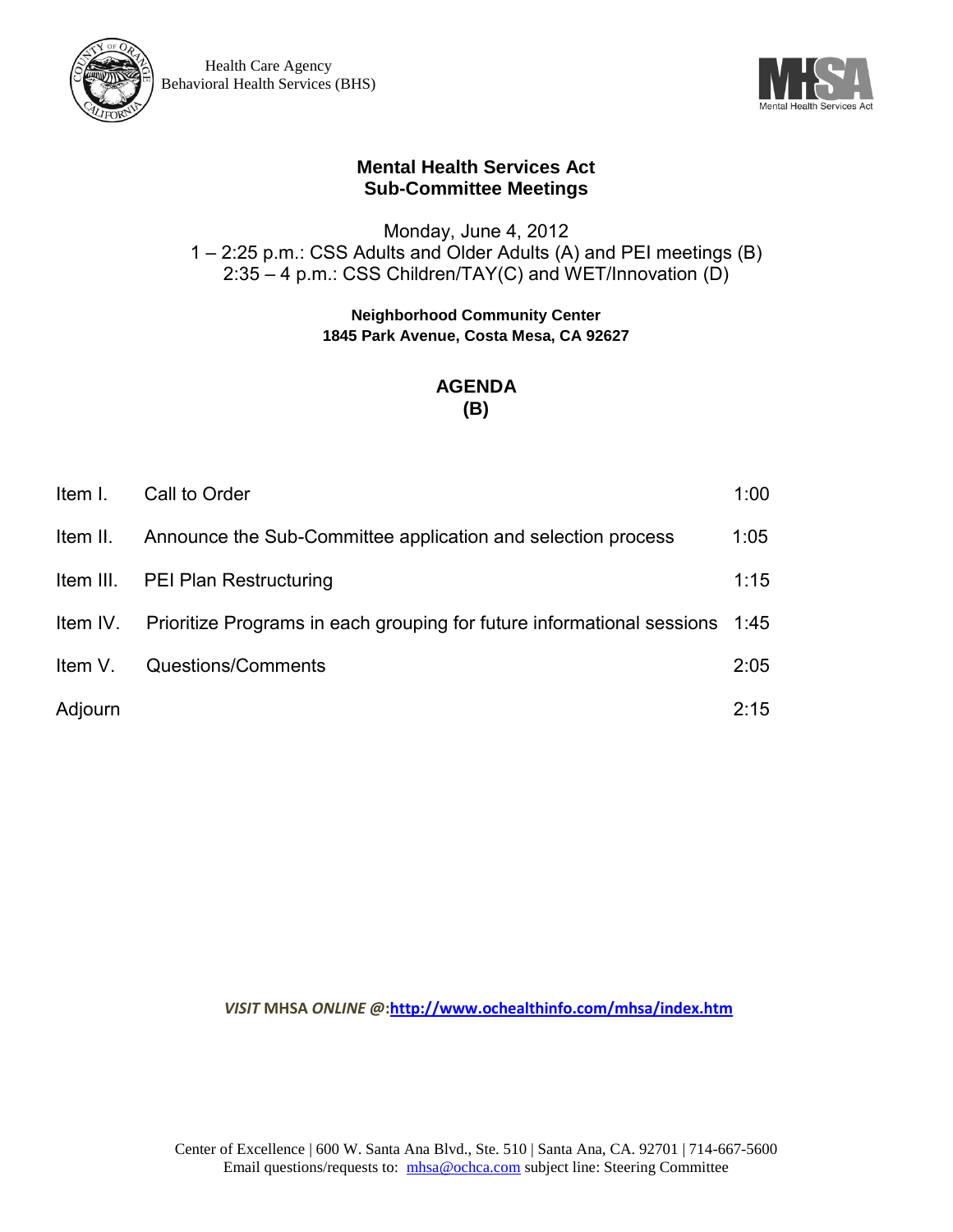



Monday, June 4, 2012 1 – 2:25 p.m.: CSS Adults and Older Adults (A) and PEI meetings (B) 2:35 – 4 p.m.: CSS Children/TAY(C) and WET/Innovation (D)

> **Neighborhood Community Center 1845 Park Avenue, Costa Mesa, CA 92627**

## **AGENDA (C)**

| Item I.   | Call to Order                                                | 2:35 |
|-----------|--------------------------------------------------------------|------|
| Item II.  | Announce the Sub-Committee application and selection process | 2:40 |
| Item III. | <b>Transitional Age Youth 5 Full Service Partnerships</b>    | 2:45 |
| Item IV.  | Questions/Comments                                           | 3:45 |
| Item V.   | Items for the August 6 agenda                                | 3:55 |
| Adjourn   |                                                              | 4:00 |